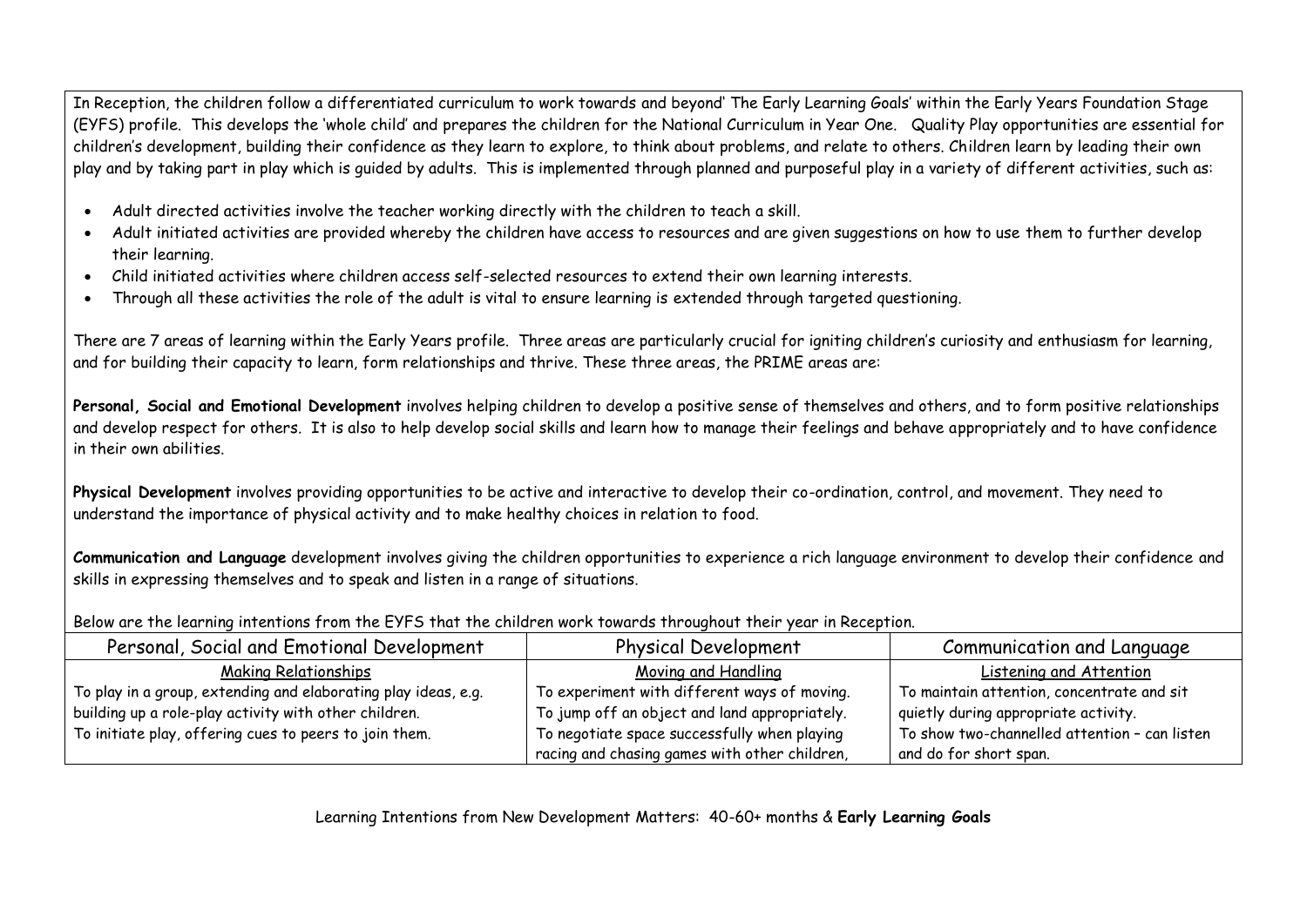| To demonstrate friendly behaviour, initiating conversations and  | adjusting speed or changing direction to avoid      | To listen attentively in a range of situations.  |
|------------------------------------------------------------------|-----------------------------------------------------|--------------------------------------------------|
| forming good relationships with peers and familiar adults.       | obstacles.                                          | To listen to stories, accurately anticipating    |
| To keep play going by responding to what others are saying or    | To negotiate space successfully when playing        | key events and respond to what they hear         |
| doing.                                                           | racing and chasing games with other children,       | with relevant comments, questions or actions.    |
| To initiate conversations, attends to and takes account of what  | adjusting speed or changing direction to avoid      | To give their attention to what others say       |
| others say.                                                      | obstacles.                                          | and respond appropriately, while engaged in      |
| To explain own knowledge and understanding, and asks             | To show increasing control over an object in        | another activity.                                |
| appropriate questions of others.                                 | pushing, patting, throwing, catching or kicking it. |                                                  |
| To take steps to resolve conflicts with other children, e.g.     | To use simple tools to effect changes to            | Understanding                                    |
| finding a compromise.                                            | materials.                                          | To respond to instructions involving a two-part  |
| To play cooperatively taking turns with others.                  | To handle tools, objects, construction and          | sequence.                                        |
| To take account of one another's ideas about how to              | malleable materials safely and with increasing      | To understand humour, e.g. nonsense rhymes,      |
| organise their activity.                                         | control.                                            | jokes.                                           |
| To show sensitivity to others, needs and feelings.               | To show a preference for a dominant hand.           | To be able to follow a story without pictures or |
| To form positive relationships with adults and other children.   | To begin to use anticlockwise movement and          | props.                                           |
|                                                                  | retrace vertical lines.                             | To listen and respond to ideas expressed by      |
| Self-Confidence and Self-Awareness                               | To begin to form recognisable letters.              | others in conversation or discussion.            |
| To select and use activities and resources with help.            | To use a pencil and hold it effectively to form     | To follow instructions involving several ideas   |
| To welcome and value praise for what they have done.             | recognisable letters, most of which are correctly   | or actions.                                      |
| To enjoy responsibility of carrying out small tasks.             | formed.                                             | To answer 'how' and 'why' questions about        |
| To be more outgoing towards unfamiliar people and more           | To show good control and co-ordination in large     | their experiences and in response to stories     |
| confident in new social situations.                              | and small movements.                                | or events.                                       |
| To be confident to talk to other children when playing, and will | To move confidently in a range of ways, safely      |                                                  |
| communicate freely about own home and community.                 | negotiating space.                                  |                                                  |
| To show confidence when asking adults for help.                  | To handle equipment and tools effectively,          |                                                  |
| To confidently speak to others about own wants, needs, opinions  | including pencils for writing.                      | Speaking                                         |
| and interests.                                                   |                                                     | To extend vocabulary, especially by grouping and |
| To describe self in positive terms and talk about abilities.     |                                                     | naming, exploring the meaning and sounds of new  |
| To be confident to try new activities, and say why they like     | Health and Self - Care                              | words.                                           |
| some activities more than others.                                | To eat a healthy range of foodstuffs and            | To use language to imagine and recreate roles    |
| To be confident to speak in a familiar group, will talk about    | understands need for variety in food.               | and experiences in play situations.              |
| their ideas, and will choose the resources they need for         | To be usually dry and clean during the day.         | To link statements and stick to a main theme or  |
| their chosen activities.                                         |                                                     | intention.                                       |

Learning Intentions from New Development Matters: 40-60+ months & **Early Learning Goals**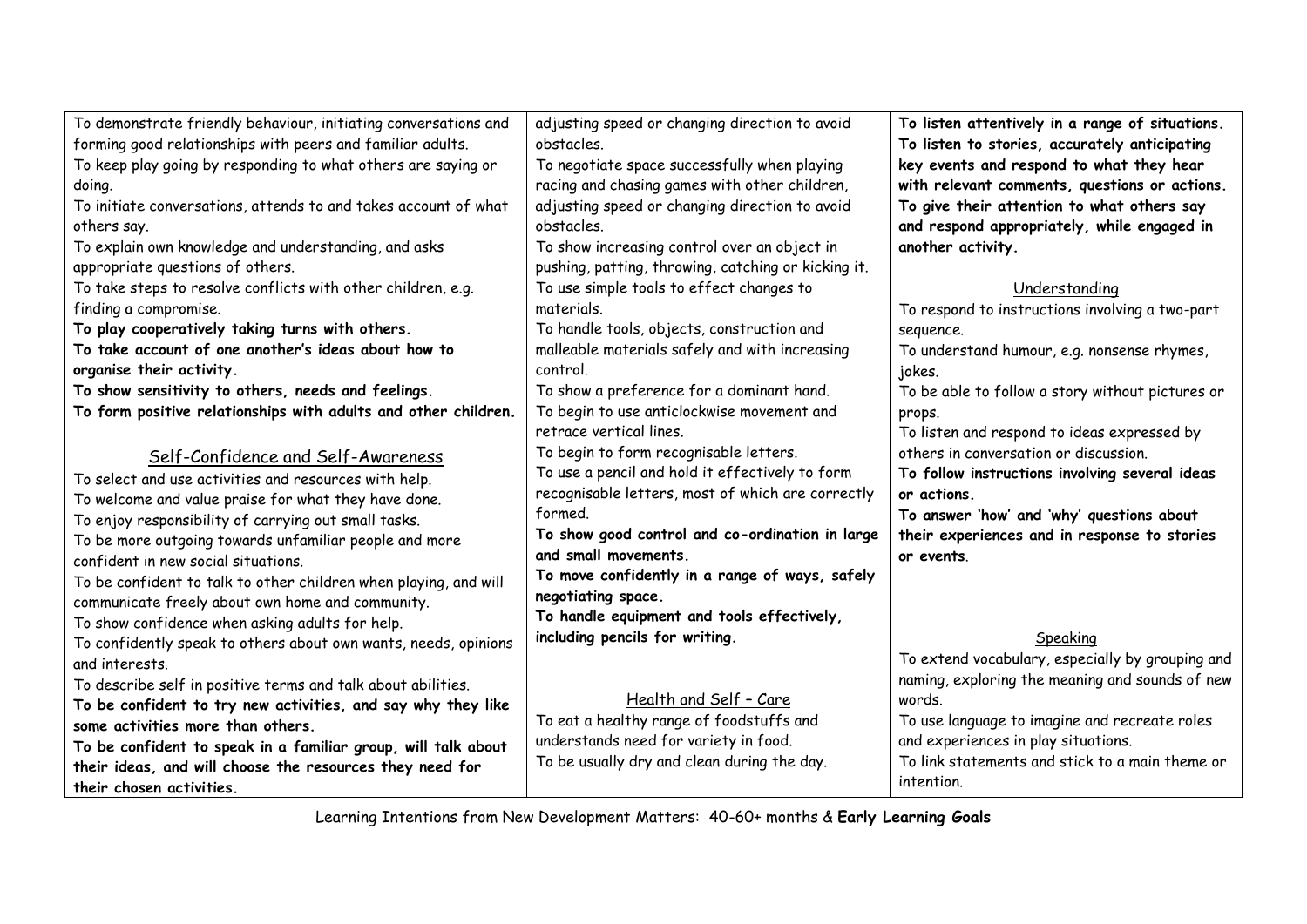| To say when they do or don't need help.                                                                                                                                                                                                                                                                                                                                                                                                                                                                                                                                                                                                                                                                                                                                                          | To show some understanding that good practice<br>with regard to exercise, eating, sleeping and                                                                                                                                                                                                                                                                                                                                                                                | To use talk to organise, sequence and clarify<br>thinking, ideas, feelings and events.                                                                                                                                                                                                                                                                                    |
|--------------------------------------------------------------------------------------------------------------------------------------------------------------------------------------------------------------------------------------------------------------------------------------------------------------------------------------------------------------------------------------------------------------------------------------------------------------------------------------------------------------------------------------------------------------------------------------------------------------------------------------------------------------------------------------------------------------------------------------------------------------------------------------------------|-------------------------------------------------------------------------------------------------------------------------------------------------------------------------------------------------------------------------------------------------------------------------------------------------------------------------------------------------------------------------------------------------------------------------------------------------------------------------------|---------------------------------------------------------------------------------------------------------------------------------------------------------------------------------------------------------------------------------------------------------------------------------------------------------------------------------------------------------------------------|
| Managing Feelings and behaviour<br>To be aware of own feelings.<br>To begin to accept the needs of others and take turns and share<br>resources.<br>To tolerate delays when needs are not immediately met.<br>To adapt behaviour to different events.<br>To understand that own actions affect other people.<br>To be aware of the boundaries set.<br>To begin to be able to negotiate and solve problems without<br>aggression.<br>To talk about how they and others show feelings, talk about<br>their own and others' behaviour, and its consequences, and<br>know that some behaviour is unacceptable.<br>To work as part of a group or class, and understand and<br>follow the rules.<br>To adjust their behaviour to different situations, and take<br>changes of routine in their stride. | hygiene can contribute to good health.<br>To show an understanding of the need for safety<br>when tackling new challenges, and considers and<br>manages some risks.<br>To show an understanding of how to transport and<br>store equipment safely.<br>To practice some appropriate safety measures<br>without direct supervision.<br>To know the importance for good health of<br>physical exercise.<br>To manage their own basic hygiene and personal<br>needs successfully. | To introduce a storyline or narrative into their<br>play.<br>To express themselves effectively, showing<br>awareness of listeners' needs.<br>To use past, present and future forms<br>accurately when talking about events that<br>have happened or are to happen in the<br>future.<br>To develop their own narratives and<br>explanations by connecting ideas or events. |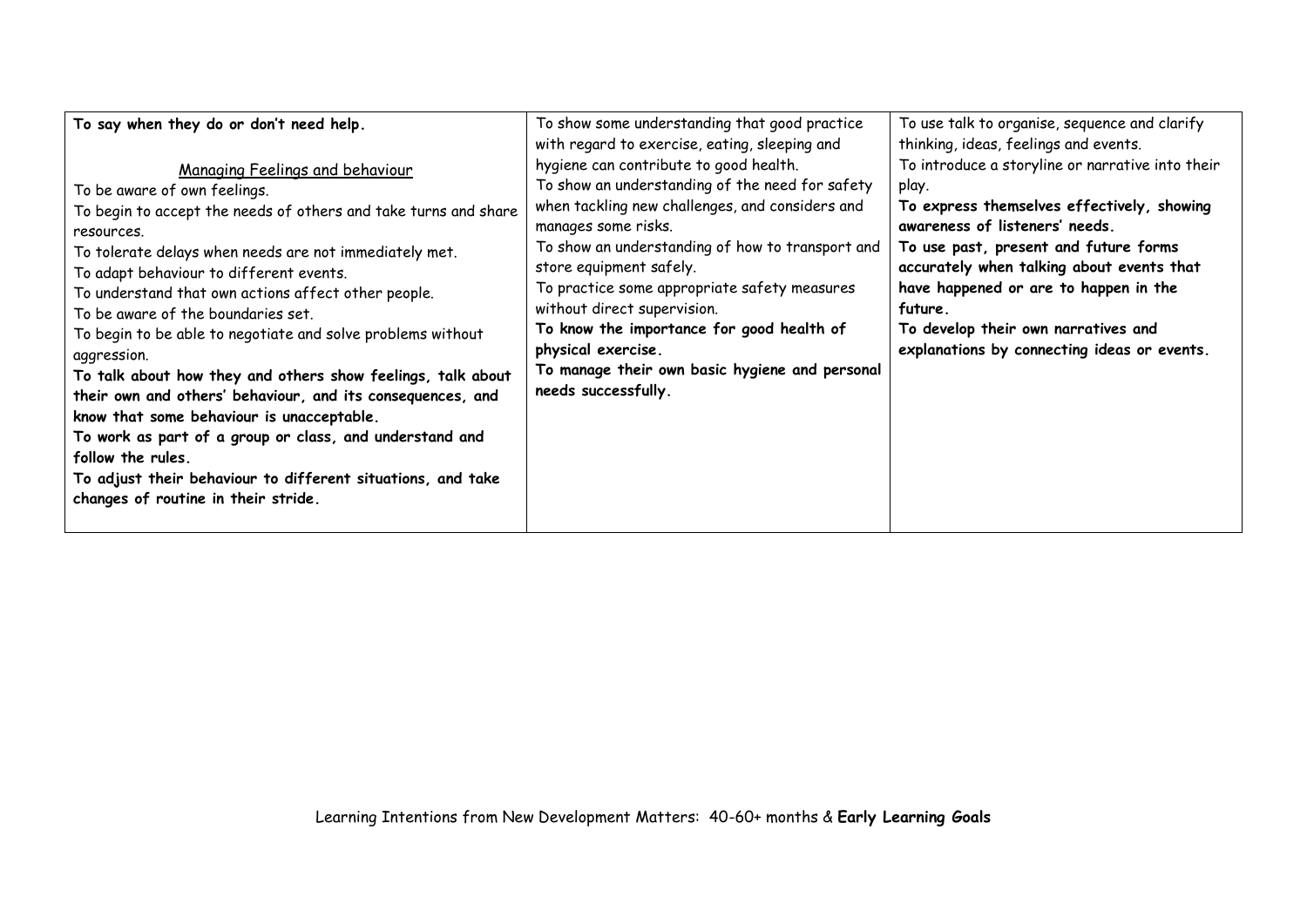| Literacy                                                               | Maths                                                                                                         | Understanding the World                   | Expressive Arts and Design              |
|------------------------------------------------------------------------|---------------------------------------------------------------------------------------------------------------|-------------------------------------------|-----------------------------------------|
| Reading                                                                | Number                                                                                                        | People and Communities                    | Exploring and using media and           |
| To continue a rhyming string.                                          | To recognise some numerals of personal significance.                                                          | To enjoy joining in with family           | materials                               |
| To hear and say the initial sound in                                   | To recognise numerals 1 to 5.                                                                                 | customs and routines.                     | To begin to build a repertoire of songs |
| words.                                                                 | To count up to three or four objects by saying one number                                                     | To talk about past and present            | and dances.                             |
| To segment the sounds in simple                                        | name for each item.                                                                                           | in their own lives and the live           | To explore the different sounds of      |
| words and blend them together and                                      | To count actions or objects which cannot be moved.                                                            | of family members.                        | instruments.                            |
| know which letters represent some                                      | To count objects to 10, and beginning to count beyond 10.                                                     | To know that other children               | To explore what happens when they       |
| of them.                                                               | To count out up to six objects from a larger group.                                                           | don't always enjoy the same               | mix colours.                            |
| To link sounds to letters, naming and                                  | To select the correct numeral to represent 1 to 5, then 1 to                                                  | things, and are sensitive to              | To experiment to create different       |
| sounding the letters of the alphabet.                                  | 10 objects.                                                                                                   | this.                                     | textures.                               |
| To begin to read words and simple                                      | To count an irregular arrangement of up to ten objects.                                                       | To know about similarities and            | To understand that different media      |
| sentences.                                                             | To estimate how many objects they can see and checks by                                                       | differences between                       | can be combined to create new           |
| To use vocabulary and forms of                                         | counting them.                                                                                                | themselves and others, and                | effects.                                |
| speech that is increasingly influenced                                 | To use the language of 'more' and 'fewer' to compare two sets                                                 | among families, communities               | To manipulate materials to achieve a    |
| by their experiences of books.                                         | of objects.                                                                                                   | and traditions.                           | planned effect.                         |
| To enjoy an increasing range of                                        | To find the total number of items in two groups by counting                                                   | The World                                 | To construct with a purpose in mind,    |
| books.                                                                 | all of them.                                                                                                  | To look closely at similarities,          | using a variety of resources.           |
| To know that information can be                                        | To say the number that is one more than a given number.                                                       | differences, patterns and                 | To use simple tools and techniques      |
| retrieved from books and computers.                                    | To find one more or one less from a group of up to five                                                       | change.<br>To know about similarities and | competently and appropriately.          |
| To read and understand simple                                          | objects, then ten objects.                                                                                    | differences in relation to                | To select appropriate resources and     |
| sentences.                                                             | In practical activities and discussion, beginning to use the                                                  | places, objects, materials and            | adapts work where necessary.            |
| To use phonic knowledge to decode<br>regular words and read them aloud | vocabulary involved in adding and subtracting.<br>To record, using marks that they can interpret and explain. | living things.                            | To select tools and techniques needed   |
| accurately.                                                            | To begin to identify own mathematical problems based on                                                       | To talk about the features of             | to shape, assemble and join materials   |
| To read some common irregular                                          | own interests and fascinations.                                                                               | their own immediate                       | they are using.                         |
| words.                                                                 | To count reliably with numbers from 1 to 20.                                                                  | environment and how                       | Children sing songs, make music and     |
| To demonstrate understanding when                                      | To place numbers to 20 in order and say which number is                                                       | environments might vary from              | dance, and experiment with ways of      |
| talking with others about what                                         | one more or one less than a given number.                                                                     | one another.                              | changing them.                          |
|                                                                        | To use quantities and objects, they add and subtract two                                                      | To make observations of                   | They safely use and explore a           |
| they have read.                                                        | single-digit numbers and count on or back to find the                                                         | animals and plants and explain            | variety of materials, tools and         |
|                                                                        | answer.                                                                                                       | why some things occur, and                | techniques, experimenting with          |
|                                                                        | To solve problems, including doubling, halving and sharing.                                                   | talk about changes.                       |                                         |

Learning Intentions from New Development Matters: 40-60+ months & **Early Learning Goals**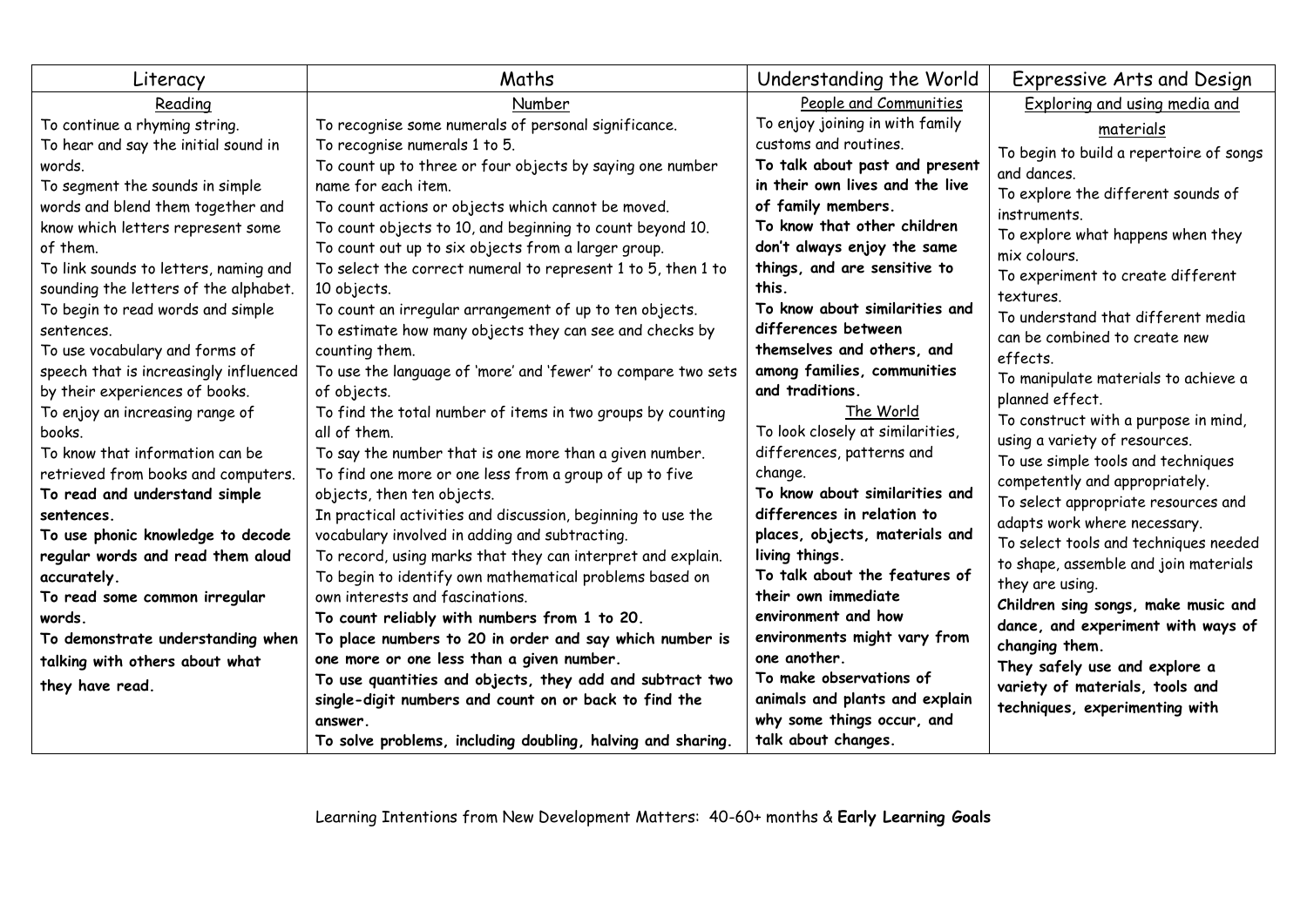|                                                                                                                                                                                                                                                                                                                                                                                                                                                                                                                                                                                                                                                                                                                                                                                                                                                                                                                                                   |                                                                                                                                                                                                                                                                                                                                                                                                                                                                                                                                                                                                                                                                                                                                                                                                                                                                                                                                                                                       |                                                                                                                                                                                                                                                                                                         | colour, design, texture, form and                                                                                                                                                                                                                                                                                                                                                                                                                                                                                                                                                                                                                                                                                                                                                      |
|---------------------------------------------------------------------------------------------------------------------------------------------------------------------------------------------------------------------------------------------------------------------------------------------------------------------------------------------------------------------------------------------------------------------------------------------------------------------------------------------------------------------------------------------------------------------------------------------------------------------------------------------------------------------------------------------------------------------------------------------------------------------------------------------------------------------------------------------------------------------------------------------------------------------------------------------------|---------------------------------------------------------------------------------------------------------------------------------------------------------------------------------------------------------------------------------------------------------------------------------------------------------------------------------------------------------------------------------------------------------------------------------------------------------------------------------------------------------------------------------------------------------------------------------------------------------------------------------------------------------------------------------------------------------------------------------------------------------------------------------------------------------------------------------------------------------------------------------------------------------------------------------------------------------------------------------------|---------------------------------------------------------------------------------------------------------------------------------------------------------------------------------------------------------------------------------------------------------------------------------------------------------|----------------------------------------------------------------------------------------------------------------------------------------------------------------------------------------------------------------------------------------------------------------------------------------------------------------------------------------------------------------------------------------------------------------------------------------------------------------------------------------------------------------------------------------------------------------------------------------------------------------------------------------------------------------------------------------------------------------------------------------------------------------------------------------|
| Writing                                                                                                                                                                                                                                                                                                                                                                                                                                                                                                                                                                                                                                                                                                                                                                                                                                                                                                                                           | Shape, Space and Measure                                                                                                                                                                                                                                                                                                                                                                                                                                                                                                                                                                                                                                                                                                                                                                                                                                                                                                                                                              |                                                                                                                                                                                                                                                                                                         | function.                                                                                                                                                                                                                                                                                                                                                                                                                                                                                                                                                                                                                                                                                                                                                                              |
| To give meaning to marks they make<br>as they draw, write and paint.<br>To begin to break the flow of speech<br>into words.<br>To continue a rhyming string.<br>To hear and say the initial sound in<br>words.<br>To segment the sounds in simple<br>words and blend them together.<br>To link sounds to letters, naming and<br>sounding the letters of the alphabet.<br>To use some clearly identifiable<br>letters to communicate meaning,<br>representing some sounds correctly<br>and in sequence.<br>To write own name and other things<br>such as labels, captions.<br>To attempt to write short sentences<br>in meaningful contexts.<br>To use their phonic knowledge to<br>write words in ways which match<br>their spoken sounds.<br>To write some irregular common<br>words.<br>To write simple sentences which<br>can be read by themselves and<br>others. Some words are spelt<br>correctly and others are<br>phonetically plausible. | To begin to use mathematical names for 'solid' 3D shapes and<br>'flat' 2D shapes, and mathematical terms to describe shapes.<br>To select a particular named shape.<br>To describe their relative position such as 'behind' or 'next<br>to'.<br>To order two or three items by length or height.<br>To order two items by weight or capacity.<br>To use familiar objects and common shapes to create and<br>recreate patterns and build models.<br>To use everyday language related to time.<br>To begin to use everyday language related to money.<br>To order and sequences familiar events.<br>To measure short periods of time in simple ways.<br>To use everyday language to talk about size, weight,<br>capacity, position, distance, time and money to compare<br>quantities and objects and to solve problems.<br>To recognise, create and describe patterns.<br>To explore characteristics of everyday objects and<br>shapes and use mathematical language to describe them. | Technology<br>To complete a simple program on<br>a computer. To use ICT<br>hardware to interact with age-<br>appropriate computer software.<br>To recognise that a range of<br>technology is used in places<br>such as homes and schools.<br>They select and use technology<br>for particular purposes. | <b>Being Imaginative</b><br>To create simple representations of<br>events, people and objects.<br>To initiate new combinations of<br>movement and gesture in order to<br>express and respond to feelings, ideas<br>and experiences.<br>To choose particular colours to use for<br>a purpose.<br>To introduce a storyline or narrative<br>into their play.<br>To play alongside other children who<br>are engaged in the same theme.<br>To play cooperatively as part of a<br>group to develop and act out a<br>narrative.<br>To use what they have learnt about<br>media and materials in original ways,<br>thinking about uses and purposes.<br>To represent their own ideas,<br>thoughts and feelings through design<br>and technology, art, music, dance,<br>role play and stories. |
|                                                                                                                                                                                                                                                                                                                                                                                                                                                                                                                                                                                                                                                                                                                                                                                                                                                                                                                                                   |                                                                                                                                                                                                                                                                                                                                                                                                                                                                                                                                                                                                                                                                                                                                                                                                                                                                                                                                                                                       |                                                                                                                                                                                                                                                                                                         |                                                                                                                                                                                                                                                                                                                                                                                                                                                                                                                                                                                                                                                                                                                                                                                        |